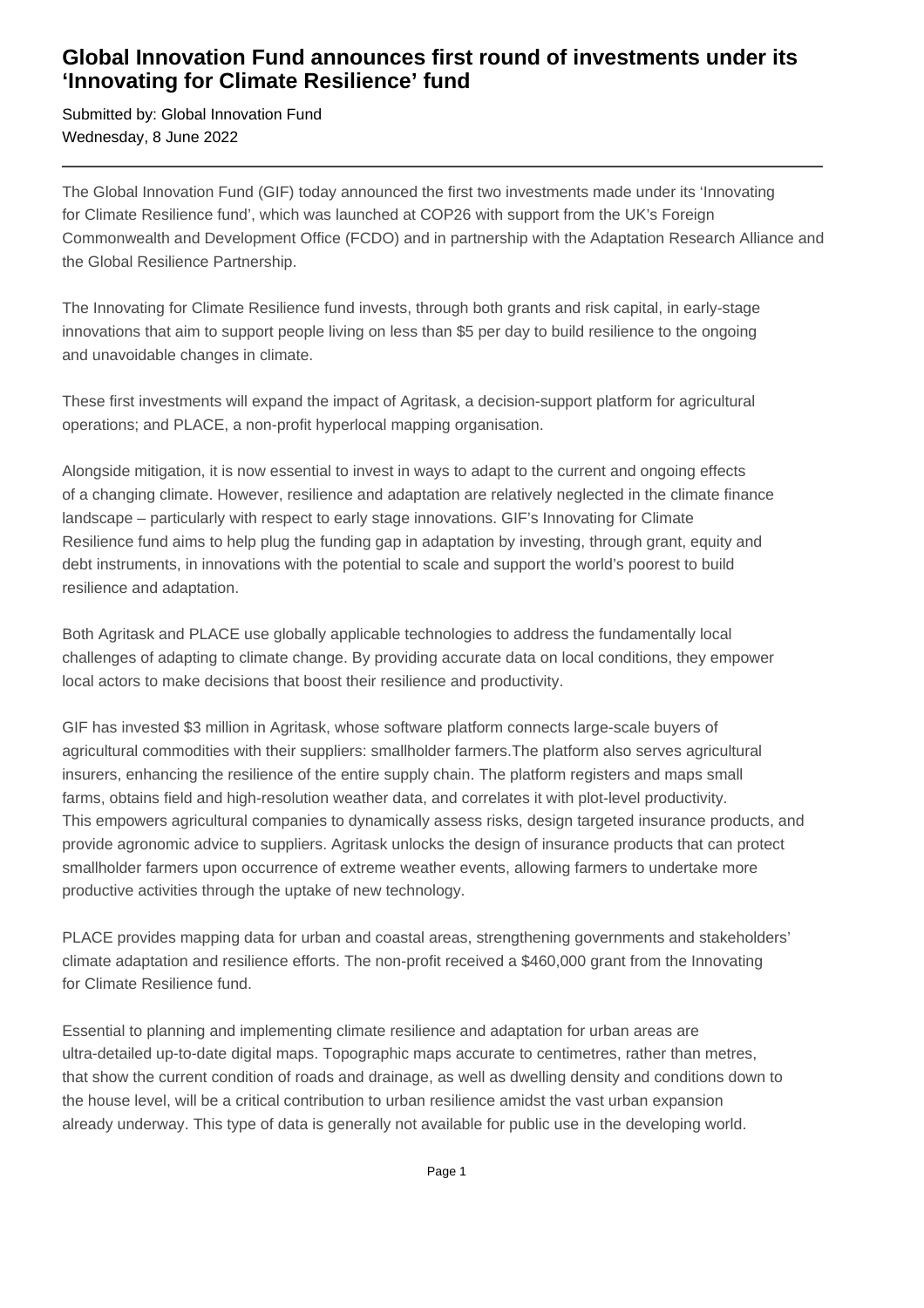PLACE's innovative data trust will hold all PLACE data received from governments, and solves a market failure by harnessing commercial finance, engaging government support, and making the mapping data widely and affordably accessible.

Drones and street camera systems operated by locally-run organisations are used to generate reliable geo-referenced images. These will be placed under government ownership, and then made available to NGOs, community groups, and academics at low cost; and to private companies at commercial rates through PLACE Trust. This geospatial infrastructure can support a wide range of uses for urban planning and management, and data users agree to the ethical use of location data principles of the Locus Charter.

Dr Alix Peterson Zwane, GIF Chief Executive Officer, said: "I am delighted to announce the first investments under GIF's Innovating for Climate Resilience fund. The climate crisis has the potential to wipe out decades of progress in improving the lives and livelihoods of the world's poorest people. Its effects are already being felt, and the need for investment in climate adaptation and resilience solutions is vital. The evidence and information generated through innovations like Agritask and PLACE has far-reaching benefits at national and regional scale, and will support critical decisions around climate resilience and adaptation."

Professor Charlotte Watts, FCDO Chief Scientific Adviser, said: "The UK International Development Strategy highlights the urgent need for scalable and innovative solutions that can strengthen the resilience of the most vulnerable communities and economies to the impacts of climate change. I am excited to see the first investments from the Innovating for Climate Resilience fund, drawing on GIF's commitment to the rigorous generation of evidence and impact at scale."

Ofir Ardon, Agritask Chief Executive Officer, said: "We are excited to work together with GlF, who understand the potential of our innovation to help boost smallholder farmers' resilience and protect livelihoods in a changing climate. Combatting the effects of climate change is an interest we both share and this investment will further support our growth ambitions and help us push forward towards our goals."

Peter Rabley, Managing Partner of PLACE, said: "We are extremely pleased to be partnering with GIF as we enter our next phase of growth and impact. Accurate and up to date mapping data is critically needed to help inform public policy and urban planning, better understand and respond to climate change, and help drive sustainable economic development in emerging economies. Beyond the financial commitment from GIF, we are excited to have the broad support of their team to help us scale PLACE and make mapping data open, accessible and available in more places around the world."

- ENDS -

Notes to editors

Global Innovation Fund (https://www.globalinnovation.fund)

The Global Innovation Fund is a non-profit innovation fund headquartered in London, with offices in Washington D.C. and Nairobi, that invests in the development, rigorous testing, and scaling of